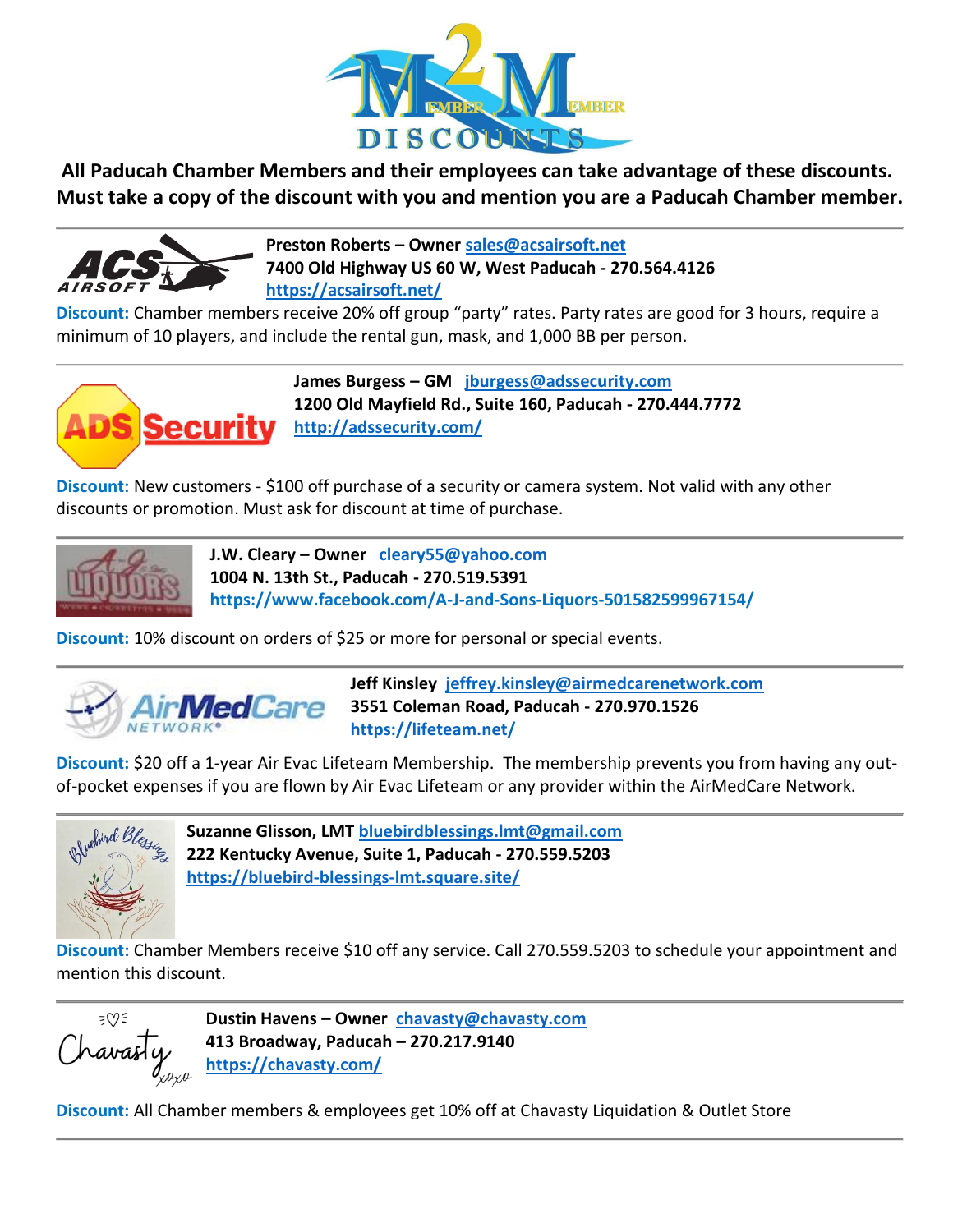

**Donny Jones – General Manager [gm@paducahcomfort.com](mailto:gm@paducahcomfort.com) 5135 Cairo Road, Paducah – 270.442.4191 [www.paducahcomfort.com](http://www.paducahcomfort.com/)**, click Go and enter code LM2M.

**Discount:** Chamber members receive a 10% discount off all 2-bedroom suites.



**Christine Lockwood [clockwood@gracelandpb.com](mailto:clockwood@gracelandpb.com) 4120 Clarks River Road, Paducah - 270.445.0845 <http://www.gracelandportablebuildings.com/>**

**Discount:** Receive 2 FREE windows or \$100 off any building.



**Becky Auten – Marketing - 800.498.0428 [marketing@greenturtlebay.com](mailto:marketing@greenturtlebay.com) 263 Green Turtle Bay Dr., Grand Rivers – 270.632.8364 <http://www.greenturtlebay.com/>**

**Discount:** 10% off regular priced items at the Ship's Chandlery, the Resorts nautical shopping experience. Discount does not apply to sale or clearance items.



**Cullen Pope or Brent Housman – Financial Consultants [cpope@rwbaird.com](mailto:cpope@rwbaird.com) 118 Bleich Rd., Paducah - 270.450.9900 <https://www.rwbaird.com/Hilliard-Lyons-to-Baird>**

**Discount:** Complete Portfolio/Risk review & consultation. Free of charge.



**Jenny Stephens, LMT – Massage Therapist & Owner 3225 Steele Road, West Paducah – call or text 270.994.0742 <https://www.jennysdayspa.com/>**

**Discount:** Receive 10% off any one-hour regular priced massage service. Receive 10% off any regular priced Reflexology or ION DETOX session with Dean Stephens, RT. Call 270.994.0742 to schedule an appointment. Please leave name, number and service you wish to receive.



**Aundrea Wilson – Firm Administrator [aundrea@lamillercpa.com](mailto:aundrea@lamillercpa.com) 215 Nahm Street, Paducah – 270.575.3444 <https://www.lamillercpa.com/home>**

**Discount:** Chamber Members receive a one-hour free consult with their certified QuickBooks 2014 Pro Advisor.



**Douglas Cockcroft - General Manager [lq6631gm@laquinta.com](mailto:lq6631gm@laquinta.com) 3960 Coleman Crossing Circle, Paducah - 270.443.4800 <http://laquintapaducah.com/>**

**Discount:** Chamber members receive 10% discount on best available rate on any room.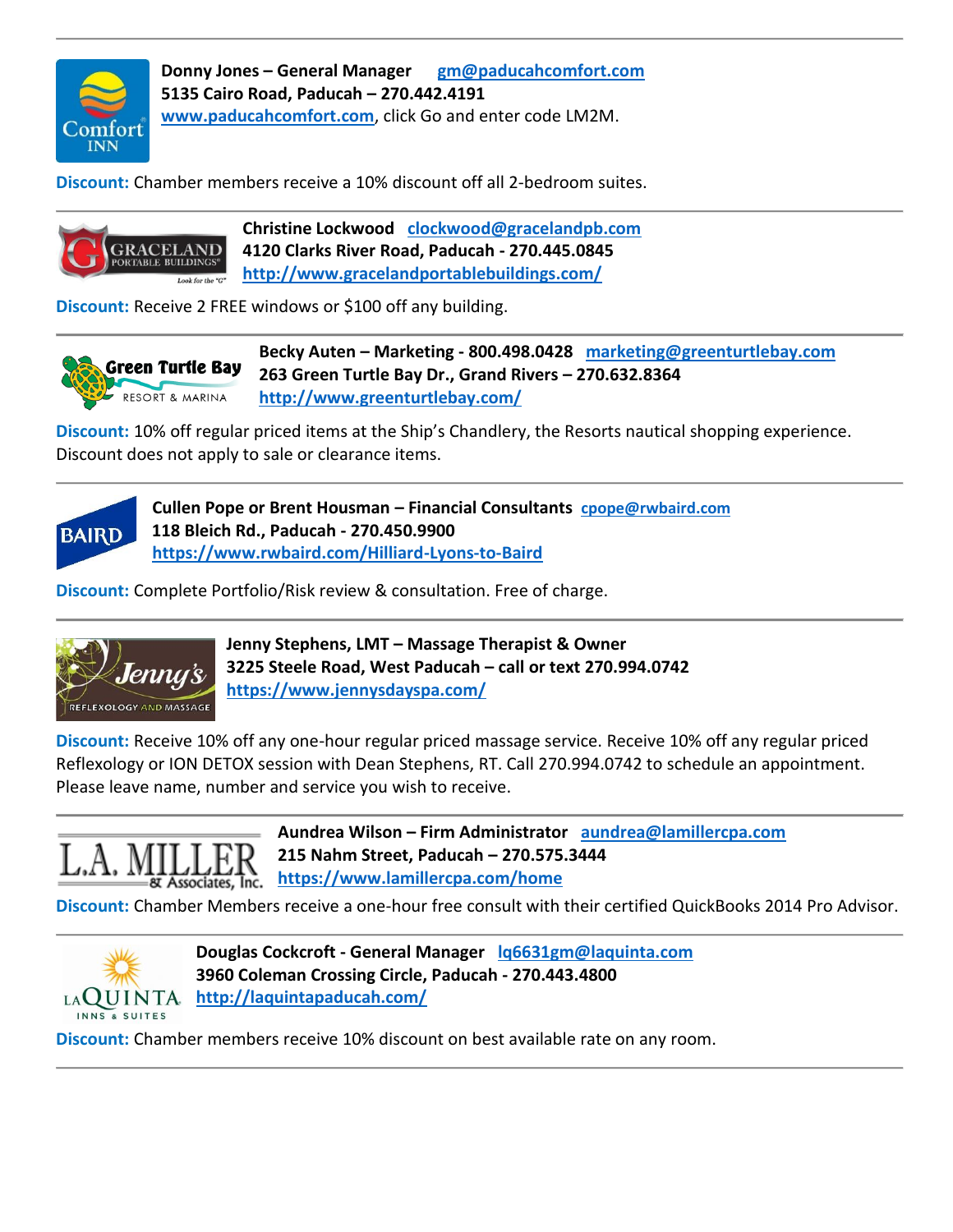

**DeeDee Wrye – Office Manager [loac@bellsouth.net](mailto:loac@bellsouth.net) 125 Augusta Avenue, Paducah – 270.554.0385 <https://www.loneoakanimalclinic.com/>**

**Discount:** Receive 20% off micro chipping of one pet.

 **Jeff or Kyle – Owners [mattressmarketpaducah@gmail.com](mailto:mattressmarketpaducah@gmail.com) 2856 Lone Oak Road, Paducah – 270.408.1540** Mattres **<https://mattresseswestky.com/> MARKET** 

**Discount:** Receive 25% off any purchase.



**Discount:** Our partnership with the National Chamber Program brings cost savings for you, our members! Save on what you need to do business, while supporting your chamber. **[Sign up online](https://community.officedepot.com/GPOHome?id=75049244)** to start saving! No cost to join. Members get deep discounts on Copy & Print services. 2.5₵ black & white, 22₵ color copies and 40% off finishing services every day! Stop by the Chamber to pick up your form or sign up online.



**Darlene Mazzone – President [darlene@paducahlife.com](mailto:darlene@paducahlife.com) Paducah – 270.556.1914 <https://paducahlife.com/>**

**Discount:** Receive 20% off any size ad for new advertising.



 **Reece King - Executive Director 222 Kentucky Avenue, Suite 10, Paducah - 270.444.0065 <http://paducahsymphony.org/>**

**Discount:** First time subscribers receive 50% off season subscription or get 20% off a single ticket purchase to any season subscription concert. **\*Some exclusions may apply. Offer not valid with other discounts.**



**Phil Domke – President/Owner [phil.domke@payrollvault.com](mailto:phil.domke@payrollvault.com)** Payroll **412 Newman Circle, Eddyville - 270.601.4048 <https://www.payrollvault.com/>**

**Discount:** New clients receive one FREE payroll service run.



 **Greg Beale – Director of Sales [gbeale@petter-business.com](mailto:gbeale@petter-business.com) 5110 Charter Oak Dr., Paducah – 270.575.5000, ext. 5003 <http://petter-business.com/>**

**Discount:** "New" customers receive a 10% discount on all office supply and furniture category orders. – **It's Better with Petter!**